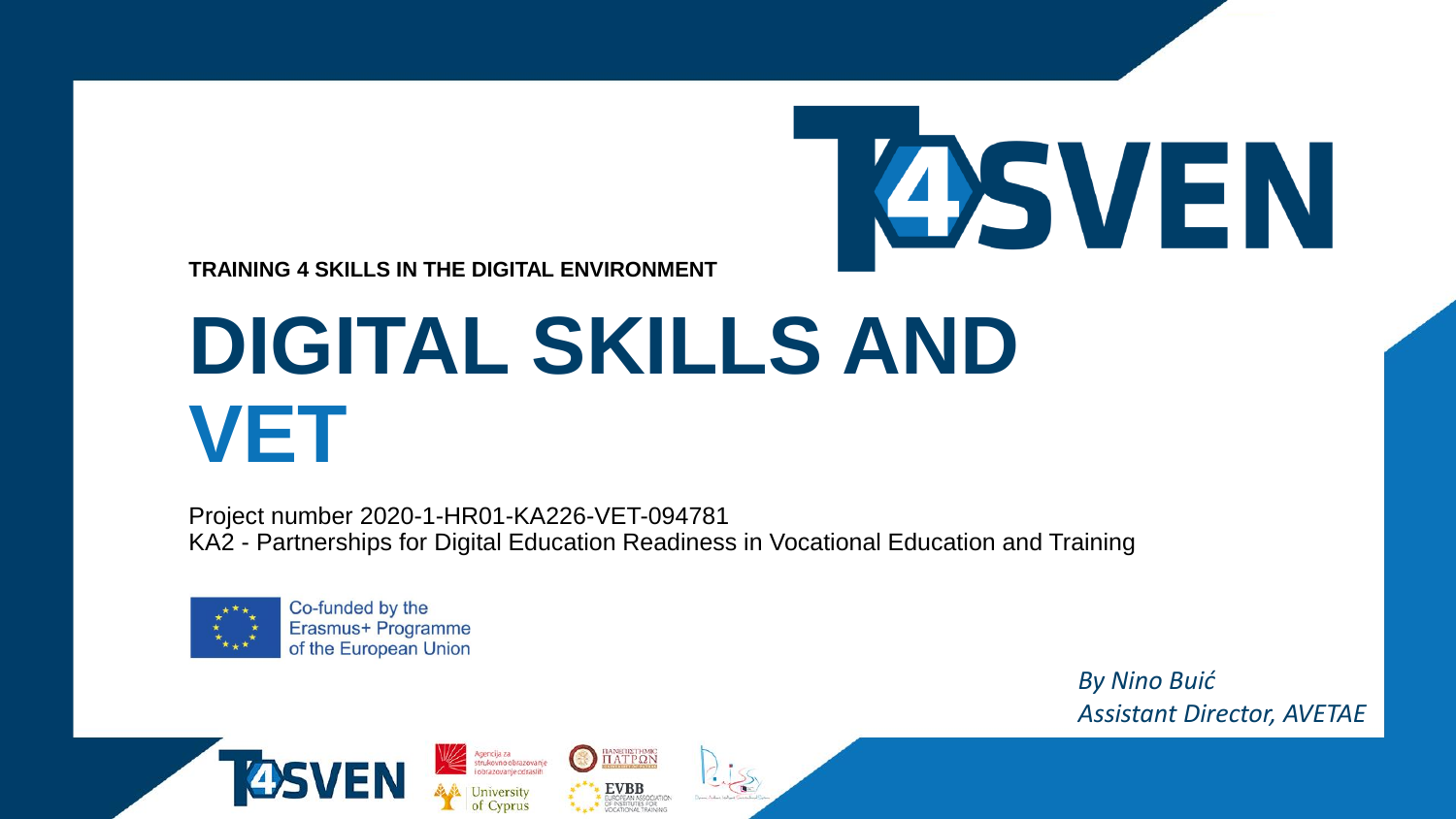

### **Digital transformation**

- Digital transformation leads to massive changes in the skill sets needed for work and life
- Teaching and learning needs to address these changes and challenges not only in content (curricula) or methods (pedagogy) but also in training (pre and in-service) od teachers
- In a world in which changes are taking place faster than ever before, teachers themselves are learners, no less than their students
- Technology might introduce newer learning paradigms but can never replace teachers and trainers

ANETIE THMIC<br>Ι ΑΤΡΩΝ

30/09/2021 2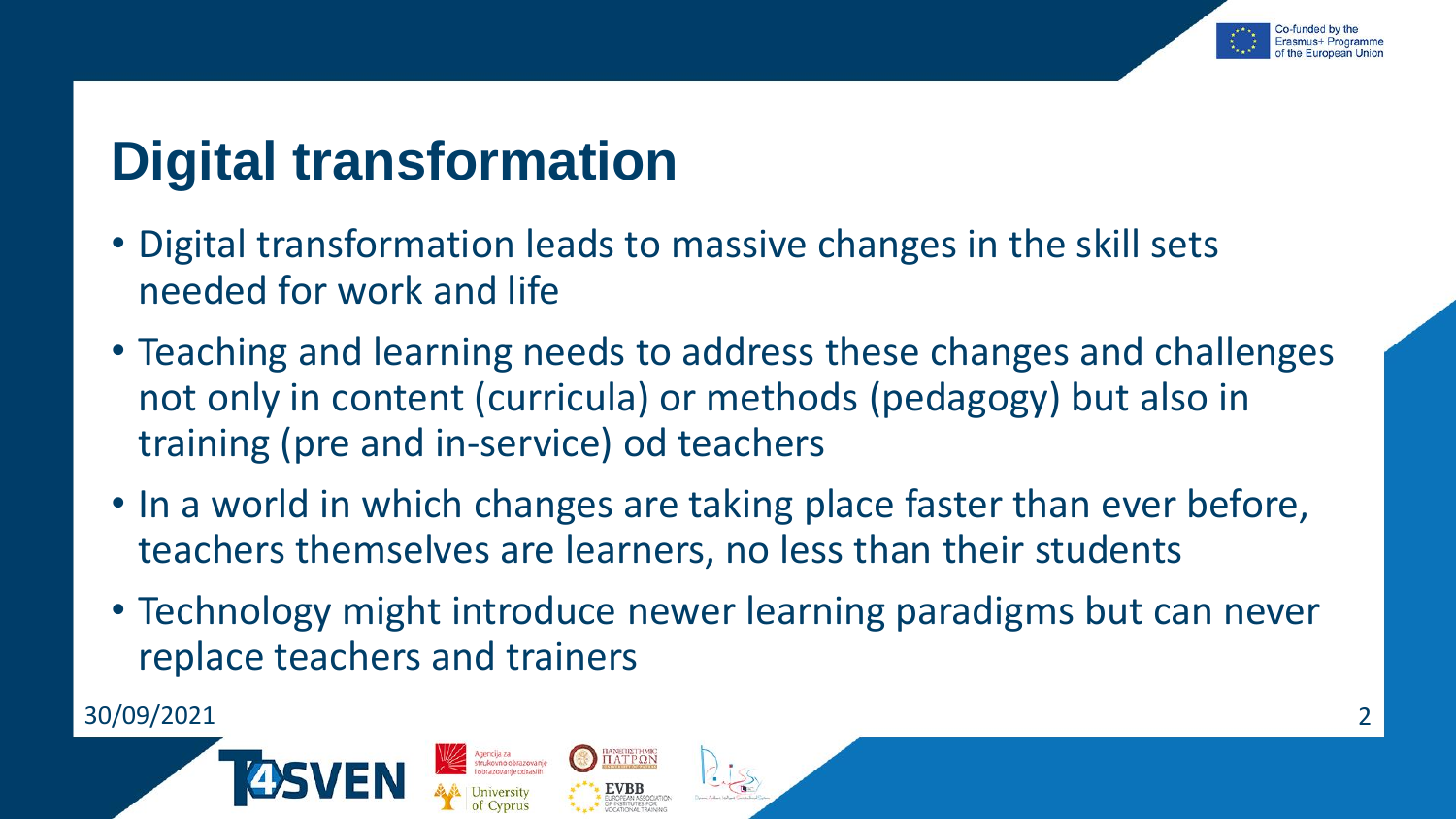

### **VET in digital transition**

- Changes (digitalisation, innovation) affecting the skills in demand in the labour market, leading to **upskilling and reskilling** of the workforce and emphasising the need not just for high quality IVET for LM entry but also for high quality CVET for the existing workforce
- In both IVET and CVET there is a need **for innovative responses in teaching, learning and organisation**, and for the effective deployment of digital technologies to build the flexible, high quality VET systems that can deliver the skills we need socially, environmentally and economically

ANEΠIΣΤΗΜΙΚ<br>ΤΑΤΡΩΝ

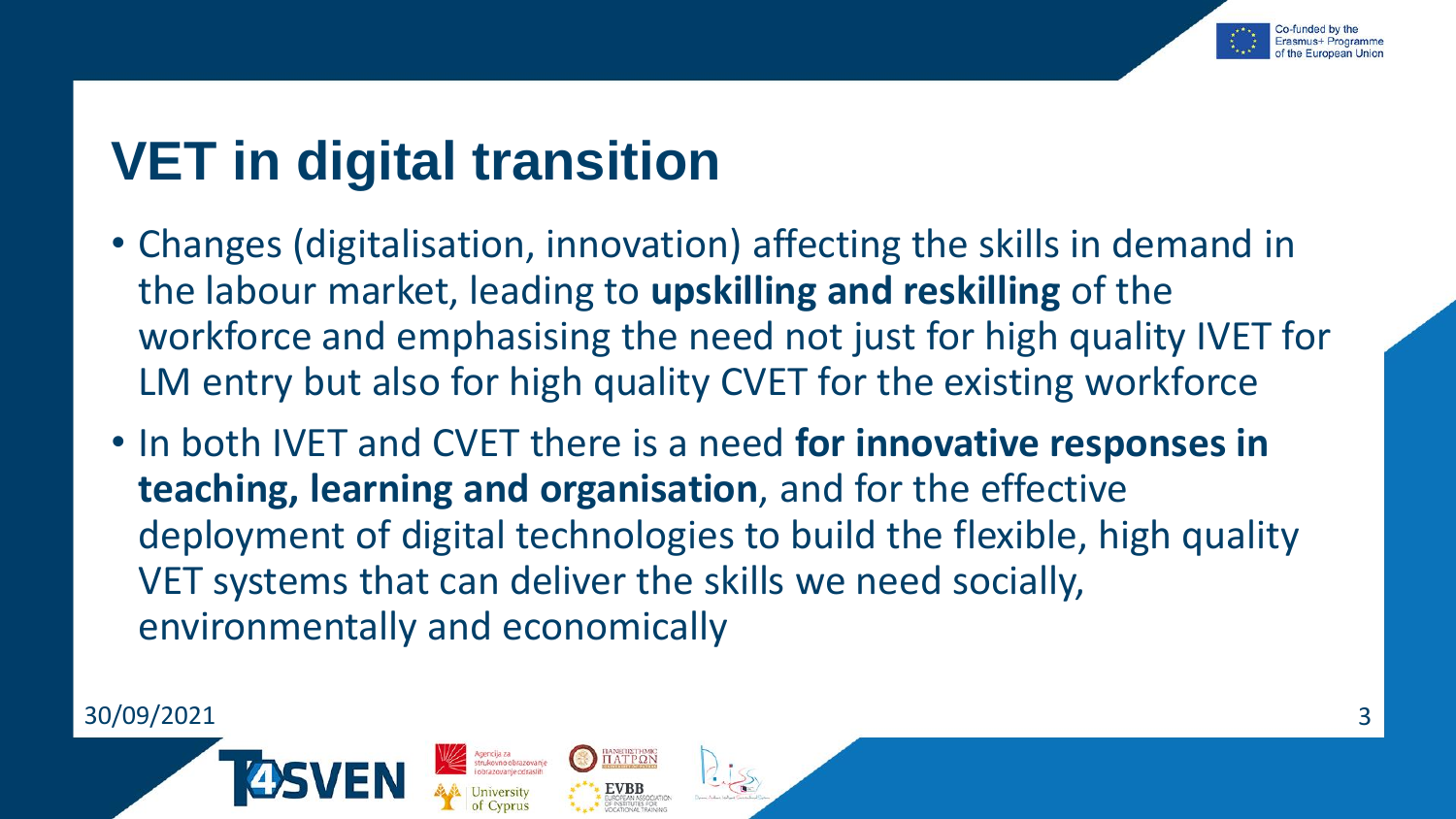

#### **EU answer**

- *Council Recommendation VET for sustainable competitiveness, social fairness and resilience* calls MS to support qualitative and effective digitalisation of VET provision in both school-based and work-based learning
- *Osnabruck Declaration* calls for actions on national level to support the development of digital infrastructure for learning and teaching purposes in VET including artificial intelligence and AR/VR technologies and develop suitable institutional teaching and training arrangements underpinned by adequate infrastructure, especially in remote and rural areas thus ensuring social inclusion

30/09/2021 4

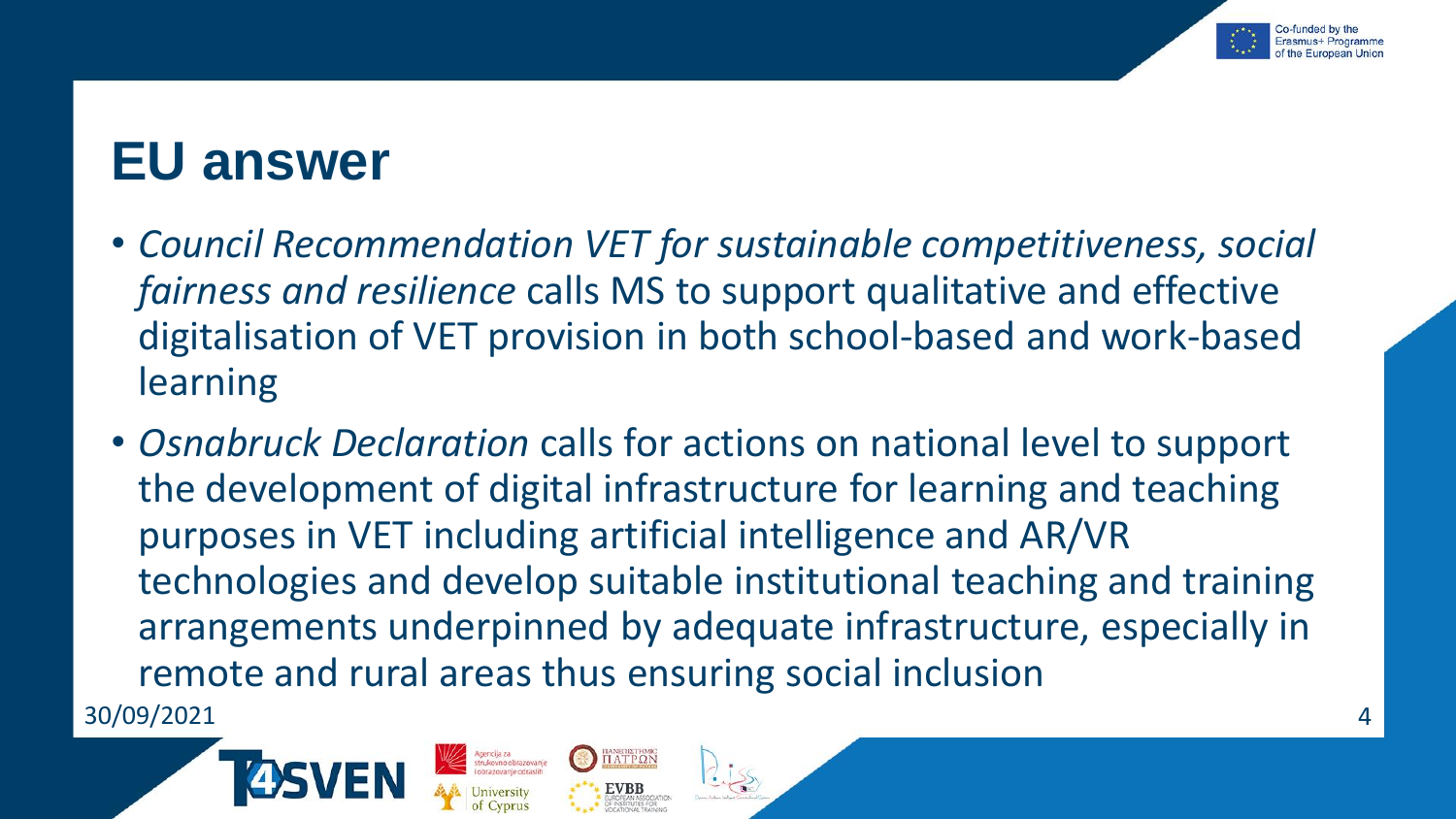

#### **Age of changes**

• It has been suggested that current **innovations in education and training** involving new teaching and learning pedagogies are so fundamental that they correspond to the early stages of a learning revolution: pedagogical examples include problem-based learning and students as co-creators, and the use of technology in classrooms (*e.g. virtual learning environments, adaptive learning, immersive environments, mobile learning and flipped classrooms*)\*

\*Hazelkorn, E and Edwards, J (2019) Skills and Smart Specialisation: The role of Vocational Education and Training in Smart Specialisation Strategies, Luxembourg: Publications Office of the European Union 30/09/2021 5